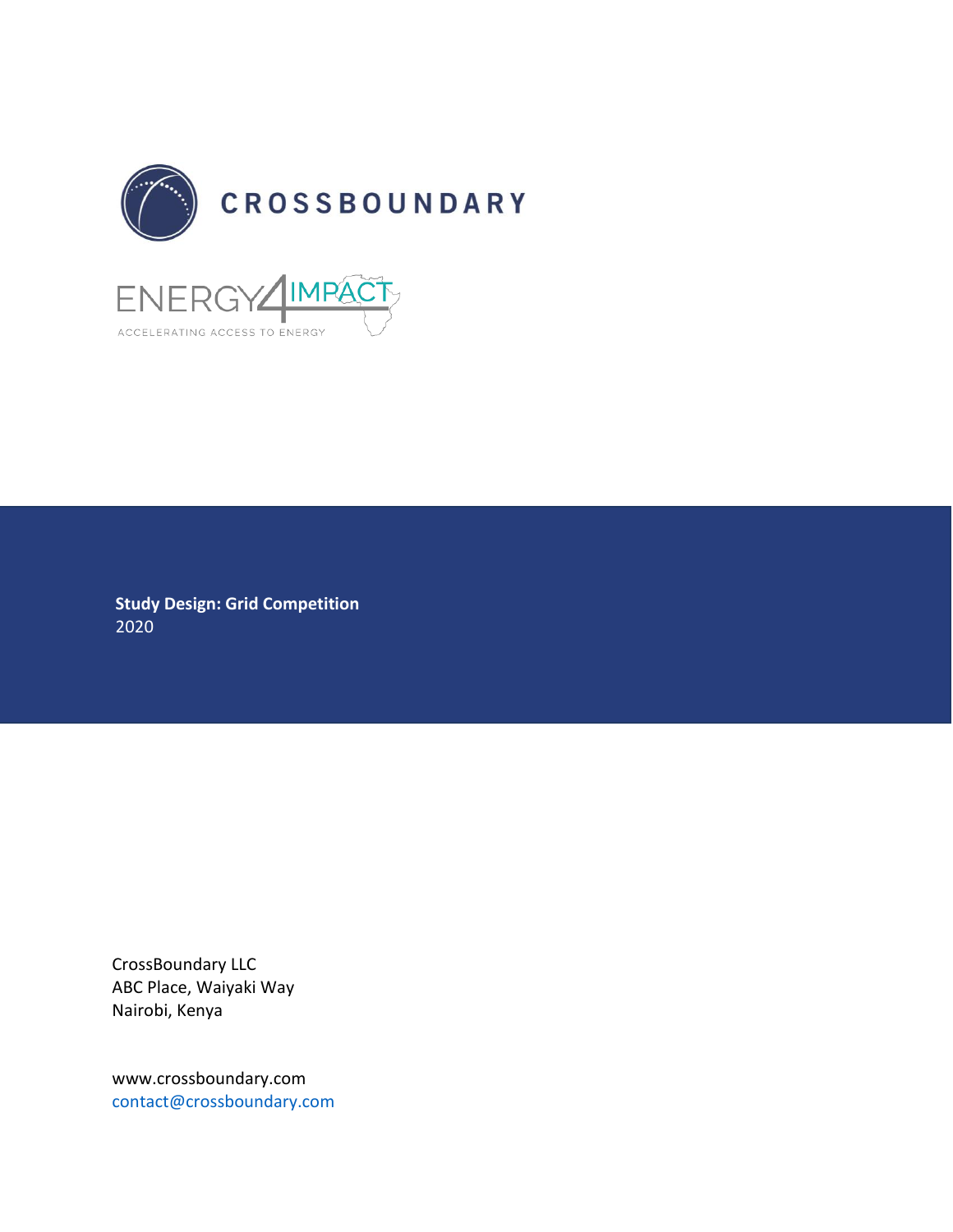

# **Executive Summary**

This study tests whether customers choose to purchase power from the main grid or their local mini-grid when both are available and offered at comparable tariffs.

The primary objectives of the study are:

- 1. Determine what impact subsidizing mini-grid power to a tariff comparable to the main grid, where both are available, has on (1) the economics of mini-grids, (2) defection from mini-grid service to main grid service, and (3) customer wellbeing and satisfaction with mini-grid service.
- 2. Better understand customers' willingness-to-pay for mini-grid power over main grid power.

The study targets customers of operational mini-grids in Africa who will soon have the option to purchase power from the main grid. The study will be conducted on site(s) where the main grid is imminently arriving to connect those customers. The reduced tariff will be offered to all current and potential customers at selected site(s).

The study will assess the impact of subsidizing mini-grid tariffs to compete with the main grid on three principal matters: (1) grid economics, (2) customer defection, and (3) customer wellbeing and satisfaction. ARPU and average consumption per user, among other metrics, will be used to analyze the impact on grid economics. Customer defection will be assessed by measuring customer usage of the main grid, and customer wellbeing and satisfaction will be evaluated through income and customer-reported satisfaction scores. Control site(s) will be used to compare changes observed at treatment site(s), although it's important to note no perfect control site exists for this study.

The study will be delivered by the Operator, who will organize support from technical advisors and other third parties as necessary. The Study Partners will provide funding for the study, collect all relevant data, and analyze the results as they pertain to each hypothesis. The results will be made publicly available on an anonymized, aggregated basis. The study is expected to run over a five-year period, beginning [date].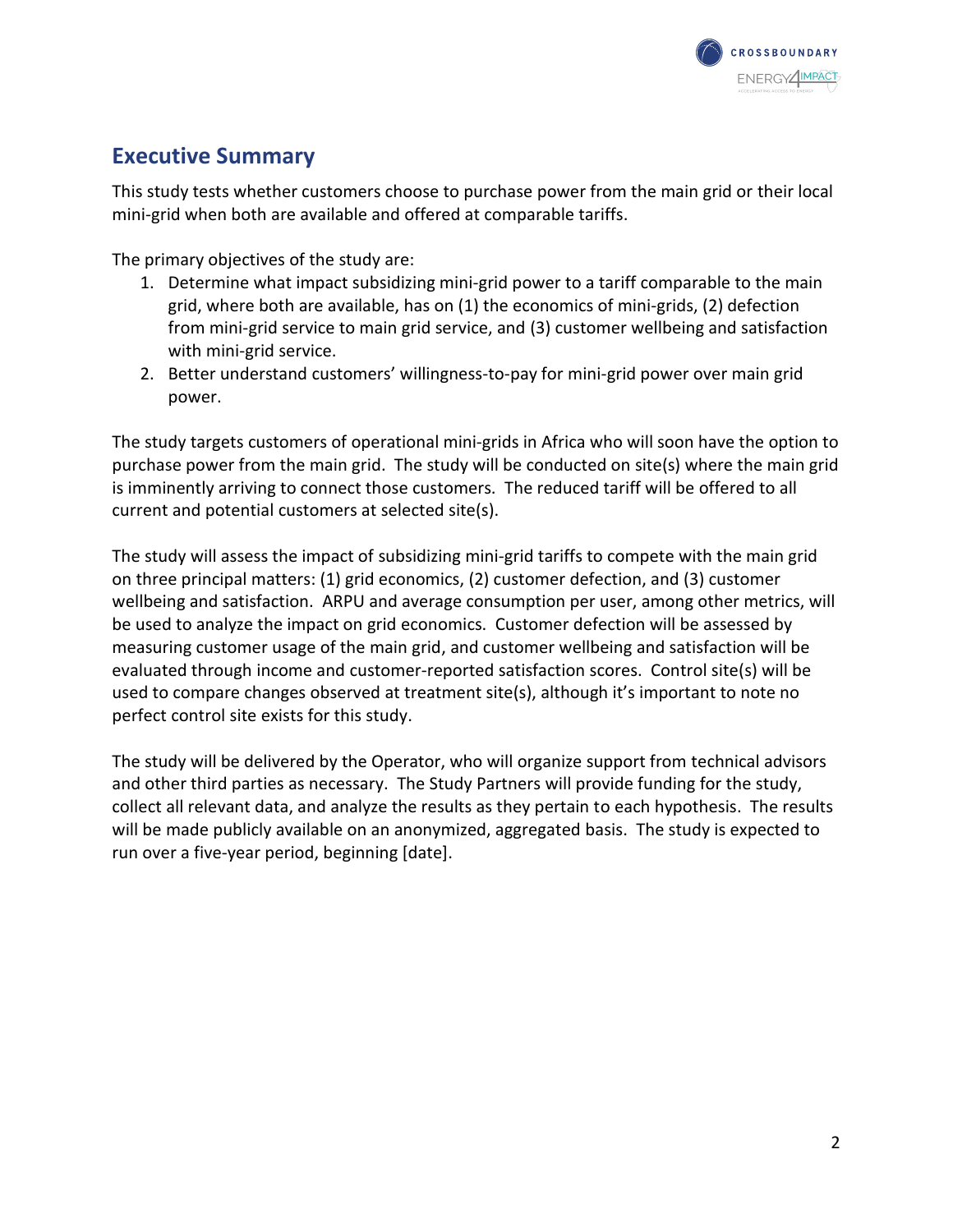

# **Study Partners**

The following table outlines the role of each partner involved in the study.

| <b>Partner</b>            | <b>Role</b>                                                                                                                                                                                              |
|---------------------------|----------------------------------------------------------------------------------------------------------------------------------------------------------------------------------------------------------|
| <b>Funder</b>             | • Provides funding<br>• Offers strategic oversight for the study                                                                                                                                         |
| <b>CrossBoundary (CB)</b> | • Manages all aspects of project<br>• Leads study design<br>• Leads data collection, including surveying, and data cleaning<br>• Leads analysis and communication of study results                       |
| Energy4Impact (E4I)       | · Disburses and monitors funds provided to Operator<br>• Supports analysis and communication of study results                                                                                            |
| <b>Operator</b>           | • Provides insight into study design<br>• Operates the mini-grids involved in the study and leads site<br>implementation of study<br>• Supplies data to CrossBoundary and other partners for<br>analysis |
| <b>Other partners</b>     | <b>Academic institutions:</b><br>• Supports study design<br>• Supports analysis and communication of study results                                                                                       |
|                           | Third parties (as identified):<br>• Supports Operator in site implementation of study                                                                                                                    |

## **Introduction**

Mini-grids are emerging as a viable technology to accelerate access to electricity in Sub-Saharan Africa. However, for mini-grids to become sustainable and scalable commercially, they must be able to compete with the main grid. There must exist a solution to main grid arrival that works for customers, investors, and governments. This study seeks to establish that solution by answering the question: how can mini-grid operators show customers their local mini-grid offers the same or better levels of energy service than the main grid?

Whether min- grid customers should receive the same tariff subsidy as main grid customers remains a fundamental question for rural electrification in Africa. National governments, regulators, and public utilities are all powerful actors that will be involved in answering that question for years to come. It's critically important, therefore, that careful consideration is put into how this study's findings can be most effectively communicated to those stakeholders.

This study, therefore, seeks to: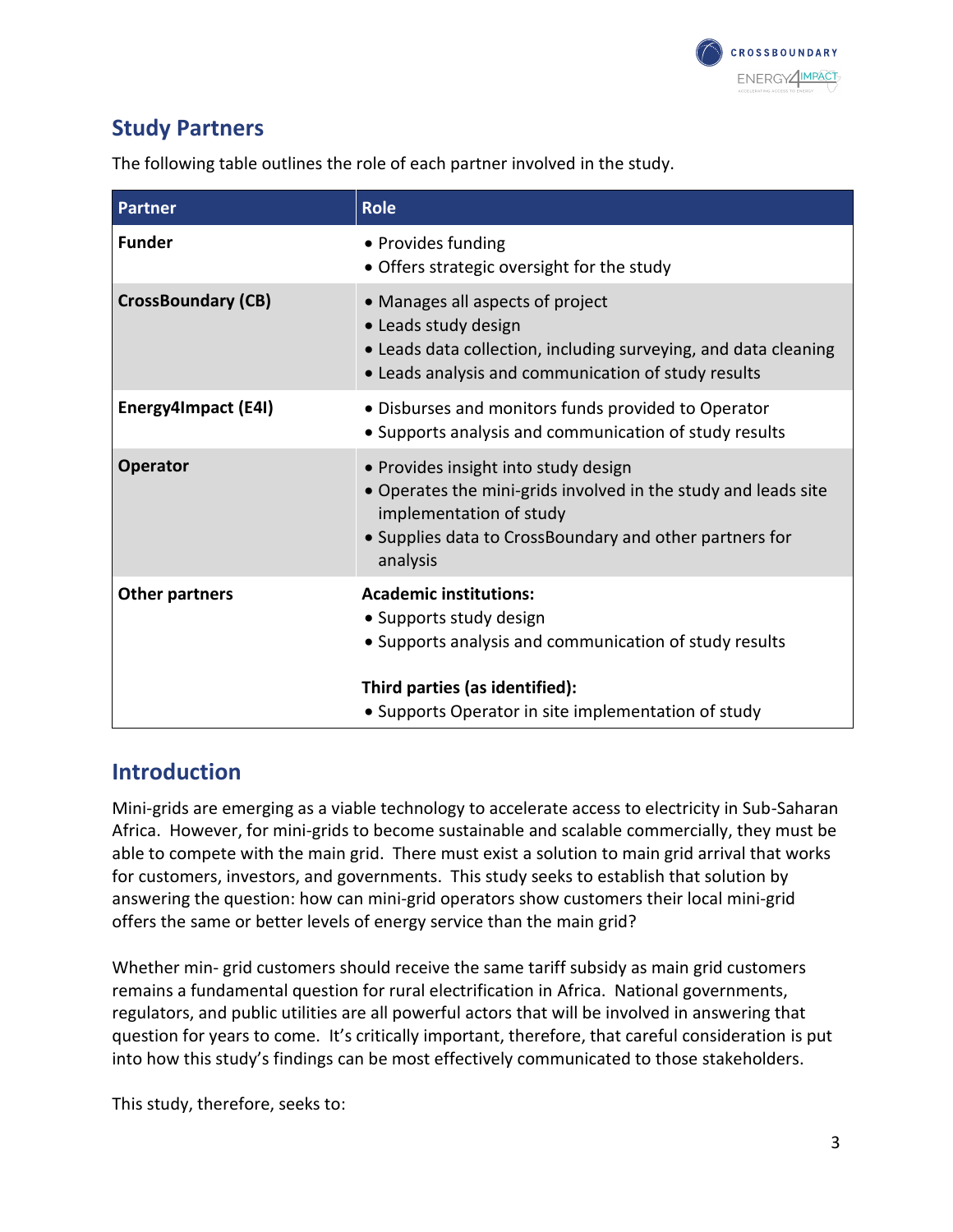

- 1. Determine what impact subsidizing mini-grid power to a tariff comparable to the main grid, where both are available, has on (1) the economics of mini-grids, (2) defection from mini-grid service to main grid service, and (3) customer wellbeing and satisfaction with mini-grid service.
- 2. Better understand customers' willingness-to-pay for mini-grid power over main grid power.

The study targets customers of operational mini-grids in Africa who will soon have the option to purchase power from the main grid. The study will be conducted on site(s) where the main grid is imminently arriving to connect those customers. The reduced tariff will be offered to all current and potential customers at selected site(s).

## **Experimental Design**

#### **Hypotheses**

T The following table details the hypotheses the study will test and how each will be measured. See *Annex 2* for hypotheses focused on customer wellbeing that all studies will consistently test. **Treatment sites** are defined as sites where both main grid and mini-grid power are available and mini-grid power has been subsidized to reflect a comparable tariff. Hypotheses consider the change in metrics at treatment sites given no perfect control site exists for this study,

|    | <b>Hypothesis</b>                                                                                                                                                     | <b>Metric</b>                                                                                      | <b>Source</b>                                                          |
|----|-----------------------------------------------------------------------------------------------------------------------------------------------------------------------|----------------------------------------------------------------------------------------------------|------------------------------------------------------------------------|
| 1. | <b>Grid Economics</b><br>A minimum tariff of $\frac{2}{3}$ [XX]/kWh is required to • IRR<br>maintain mini-grid economics and preserve<br>project IRR.                 |                                                                                                    | • Calculated from<br>developer revenue<br>and project<br>economic data |
|    | 2. ARPU at treatment sites will return to pre-<br>treatment levels by year three.                                                                                     | $\bullet$ ARPU                                                                                     | $\bullet$ Smart meters                                                 |
|    | 3. Average consumption per customer at<br>treatment sites will increase 50% in year one<br>and 5% annually thereafter, until ARPU<br>returns to pre-treatment levels. | $\bullet$ Average<br>consumption per<br>user                                                       | • Smart meters                                                         |
|    | 4. Historically low-user customers will exhibit<br>the largest percentage increase in<br>consumption at treatment sites.                                              | $\bullet$ % change in<br>average<br>consumption per<br>user, segmented<br>by customer<br>quartiles | • Calculated from<br>smart meters                                      |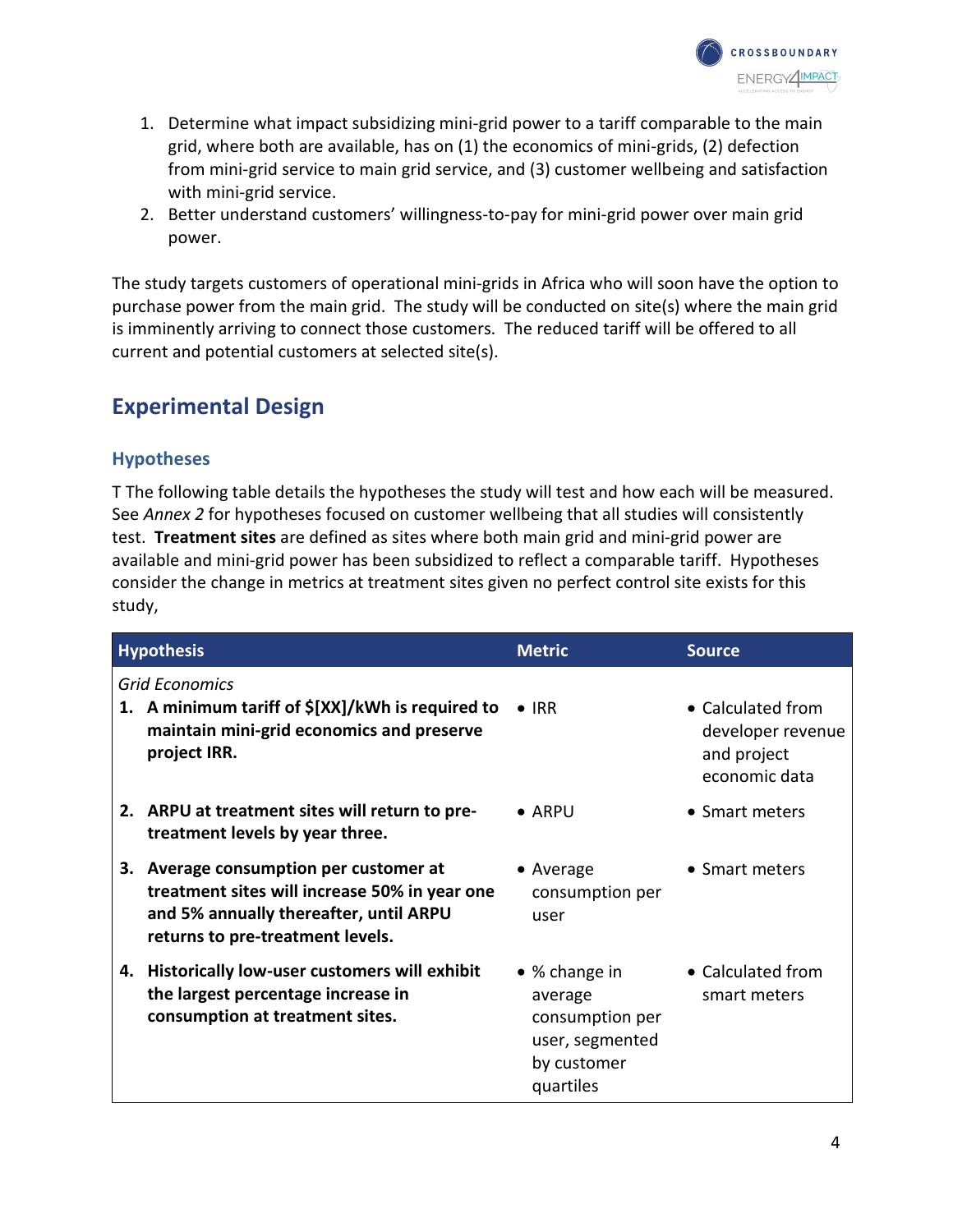

| <b>Hypothesis</b>                                                                                                                                                                                                           | <b>Metric</b>                                                                                                                                                                    | <b>Source</b>                                     |
|-----------------------------------------------------------------------------------------------------------------------------------------------------------------------------------------------------------------------------|----------------------------------------------------------------------------------------------------------------------------------------------------------------------------------|---------------------------------------------------|
| <b>Customer Defection</b><br>5. 10% of original customers at treatment sites<br>will switch entirely to main grid service after<br>one year, with an additional 5% switching<br>annually thereafter to reach 30% by year 5. | • Customers using<br>only main grid<br>service as % of<br>total initial mini-<br>grid customers                                                                                  | • Calculated from<br>developer SMS<br>survey data |
| 6. 20% of original customers at treatment sites<br>will use both main grid and mini-grid service<br>after one year, with an additional 5% using<br>both annually thereafter to reach 40% by year<br>5.                      | • Customers using<br>both main grid<br>and mini-grid<br>service as % of<br>total initial mini-<br>grid customers                                                                 | • Calculated from<br>developer SMS<br>survey data |
| Historically high-user customers will exhibit<br>7.<br>the largest percentage increase in adding<br>main grid power at treatment sites.                                                                                     | • Customers using<br>any main grid<br>service as % of<br>total initial mini-<br>grid customers,<br>segmented by<br>customer quartiles                                            | • Calculated from<br>developer SMS<br>survey data |
| <b>Customer Wellbeing &amp; Satisfaction</b><br>8. Customers at treatment sites will report<br>increased incomes and greater satisfaction<br>with mini-grid service after one year.                                         | • Median Poverty<br>Probability Index<br>(or another<br>agreed-upon<br>measure of<br>income)<br>• Median of<br>customer-<br>reported mini-grid<br>service<br>satisfaction scores | • Calculated from<br>developer SMS<br>survey data |

#### **Site and Participant Selection**

Treatment sites will be chosen according to where the main grid is imminently expanding onto Operator's current operations. Control sites will be chosen to resemble treatment sites as closely as possible, based on population, geography, profile and use of customers, and tariff structure.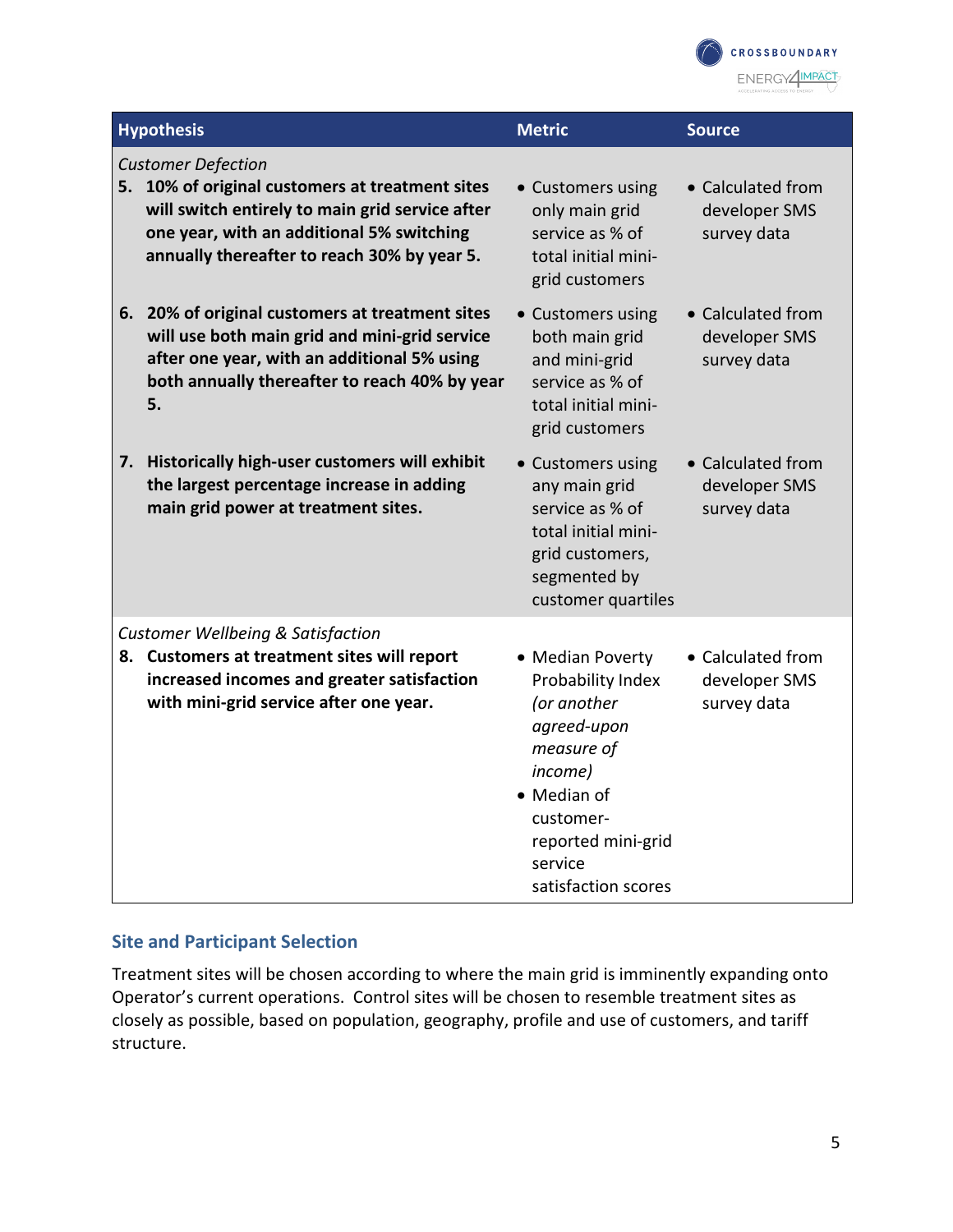

All sites are eligible to serve as treatment sites; however, priority will be given to those sites meeting the following criteria:

- At least 100 customers
- At least six months of customer consumption and billing data
- Capability to automatically measure customer consumption and payment
- Within 100 km of the main grid or show signs of being encroached upon by the main grid (e.g. poles installed, customers signed up)

See *Annex 3* for Operator-specific site selection information.

Participants are all households considered members of the community or village.

#### **Duration**

The study is expected to run five years, starting as soon as possible upon the signing of the Operator Agreement. The projected timeline of the study is [date] – [date]. Early results will be analyzed after one year and annually thereafter.

The study's duration may be adjusted following initial results or any unforeseen circumstances.

#### **Prototype-Specific Design Decisions**

The tariff at each treatment site will be subsidized by \$[XX]/kWh, from \$[XX]/kWh to \$[XX]/kWh. This amount has been determined according to CrossBoundary's proprietary model to ensure grid IRR is preserved and the Operator's operational expenditure is covered. This avoids a situation where the Operator is forced to sharply increase the tariff following the study's end.

See *Annex 3* for Operator-specific plans to ensure the reduced tariff is sustained following the study's end.

#### **Budget and Disbursement of Funds**

The Operator is responsible for providing a budget that accurately reflects the cost of running the study in excess of standard operations. See *Annex 3* for Operator-specific budget information.

Prior to receiving funds, the Operator must submit the following:

- Approved budget
- Signed Operator Agreement (consisting of the Grant Agreement and Study Design)
- Historical remote monitoring data, as available
- Site economic data

Funding of the budgeted amount to support the study will be disbursed by Energy4Impact to the Operator in regular installments every six months for the duration of the study or until total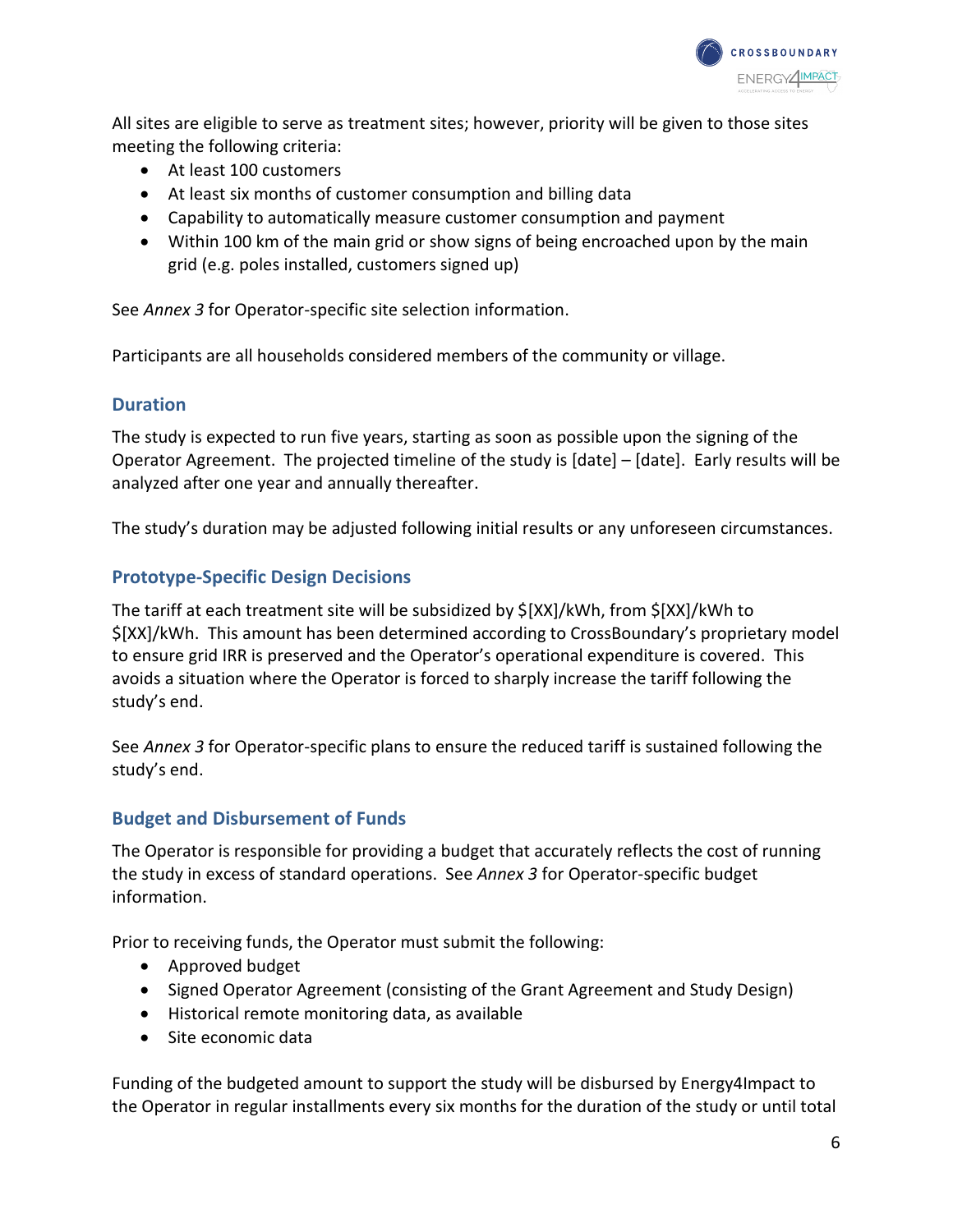

funding is disbursed, whichever occurs first. The amount of each installment will be determined by applying the agreed-upon tariff subsidy to every kWh sold during the prior six months.

The Operator is required to maintain a record of all costs incurred in implementing and running the study and must provide receipts reflecting the totality of costs to Energy4Impact. The Operator agrees to use funds solely for the purposes of the study.

Energy4Impact is responsible for monitoring the use of funds for the purposes agreed with the Funder.

#### **Implementation**

#### **Operator**

The Operator is responsible for operating all sites involved in the study and implementing the prototype on selected treatment sites as agreed to in this Study Design. This involves but is not limited to the following:

- Reducing and maintaining the tariff at the agreed-upon reduced rate
- Interfacing with government agencies such as the regulator and Rural Electrification Authority, as necessary
- Interfacing with the public utility, as necessary
- Communicating all relevant information to study participants

The Operator will lead in engaging all third parties involved in the study and is responsible for thoroughly researching and proposing all third party collaborations. The Operator is also responsible for identifying and procuring any licenses or other regulatory approval required to implement the prototype. See *Annex 3* for Operator-specific implementation information.

The Operator agrees to inform CrossBoundary of any occurrences that may affect electricity consumption or other study results, and identify customers affected by such interventions (e.g. changes in tariff or meter numbers). The Operator additionally agrees to disclose any other information pertinent to the study (e.g. GIS data).

#### **Third Parties**

There are no third parties involved in this study.

#### **Licenses and other Regulatory Approval**

No licenses are required to implement this study, apart from the standard licenses required to operate mini-grids in [country].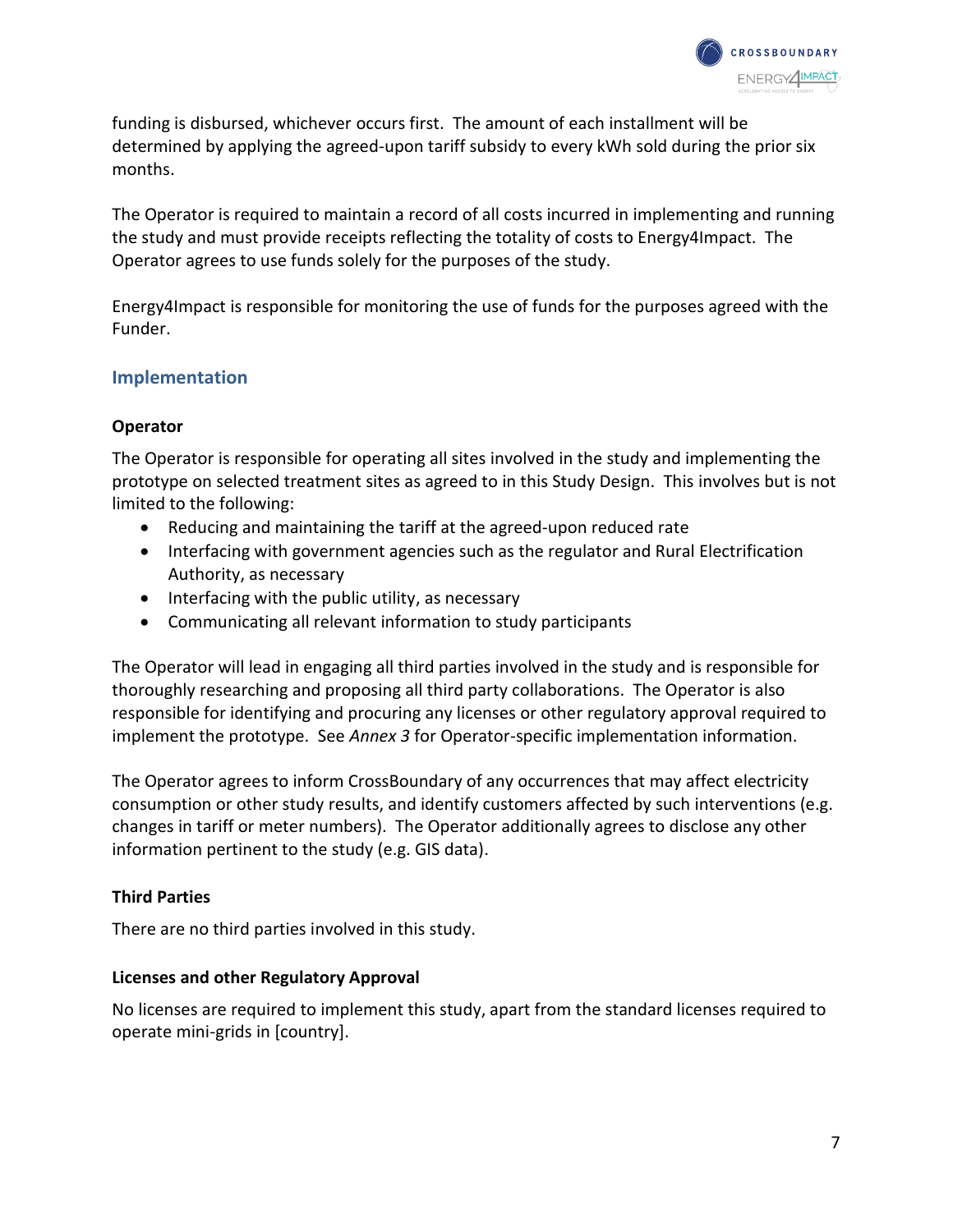

#### **Data Collection**

All data shared through execution of the study is protected by a direct Non-Disclosure Agreement with Energy4Impact, who in turn holds a Non-Disclosure Agreement with CrossBoundary. Data will only be shared with partners approved by the Operator as outlined in the Non-Disclosure Agreement on an aggregated and anonymized basis to protect customer information.

Through participation in this study, the Operator agrees to share three types of data: (1) remote monitoring and customer data, (2) prototype-specific data, and (3) site economic data. Additionally, the Operator agrees to allow CrossBoundary to collect survey data. The following table details the data the Operator is required to share, or allow CrossBoundary to collect, as part of the study.

| Data Type                                                     | <b>Metric</b>                                                                     | <b>Unit</b>    | <b>Frequency</b>                                                                                                     |
|---------------------------------------------------------------|-----------------------------------------------------------------------------------|----------------|----------------------------------------------------------------------------------------------------------------------|
| (1) Remote<br><b>Monitoring &amp;</b><br><b>Customer Data</b> | <b>Customer consumption</b>                                                       | kWh            | Twelve months' historical<br>(as available), prior to<br>disbursement of funds +<br>monthly for duration of<br>study |
|                                                               | <b>Customer electricity</b><br>payment                                            | Local currency | Twelve months' historical<br>(as available), prior to<br>disbursement of funds +<br>monthly for duration of<br>study |
|                                                               | <b>Meter numbers with</b><br>customer information                                 | Various        | Once, prior to<br>disbursement of funds                                                                              |
| (2) Prototype-                                                | <b>Total initial customers</b>                                                    | #              | Once, at outset of study                                                                                             |
| <b>Specific Data</b>                                          | <b>Customers using only main</b><br>grid service                                  | #              | Semi-annually for duration<br>of study                                                                               |
|                                                               | <b>Customers using both main</b><br>grid and mini-grid services                   | #              | Semi-annually for duration<br>of study                                                                               |
|                                                               | <b>Poverty Probability Index</b><br>(or another agreed-upon<br>measure of income) | #              | Available historical + semi-<br>annually for duration of<br>study                                                    |
|                                                               | <b>Customer-reported mini-</b><br>grid service satisfaction<br>scores             | #              | Available historical + semi-<br>annually for duration of<br>study                                                    |
| $(3)$ Site<br><b>Economic Data</b>                            | As shown in Annex 1                                                               | Various        | Once, prior to<br>disbursement of funds                                                                              |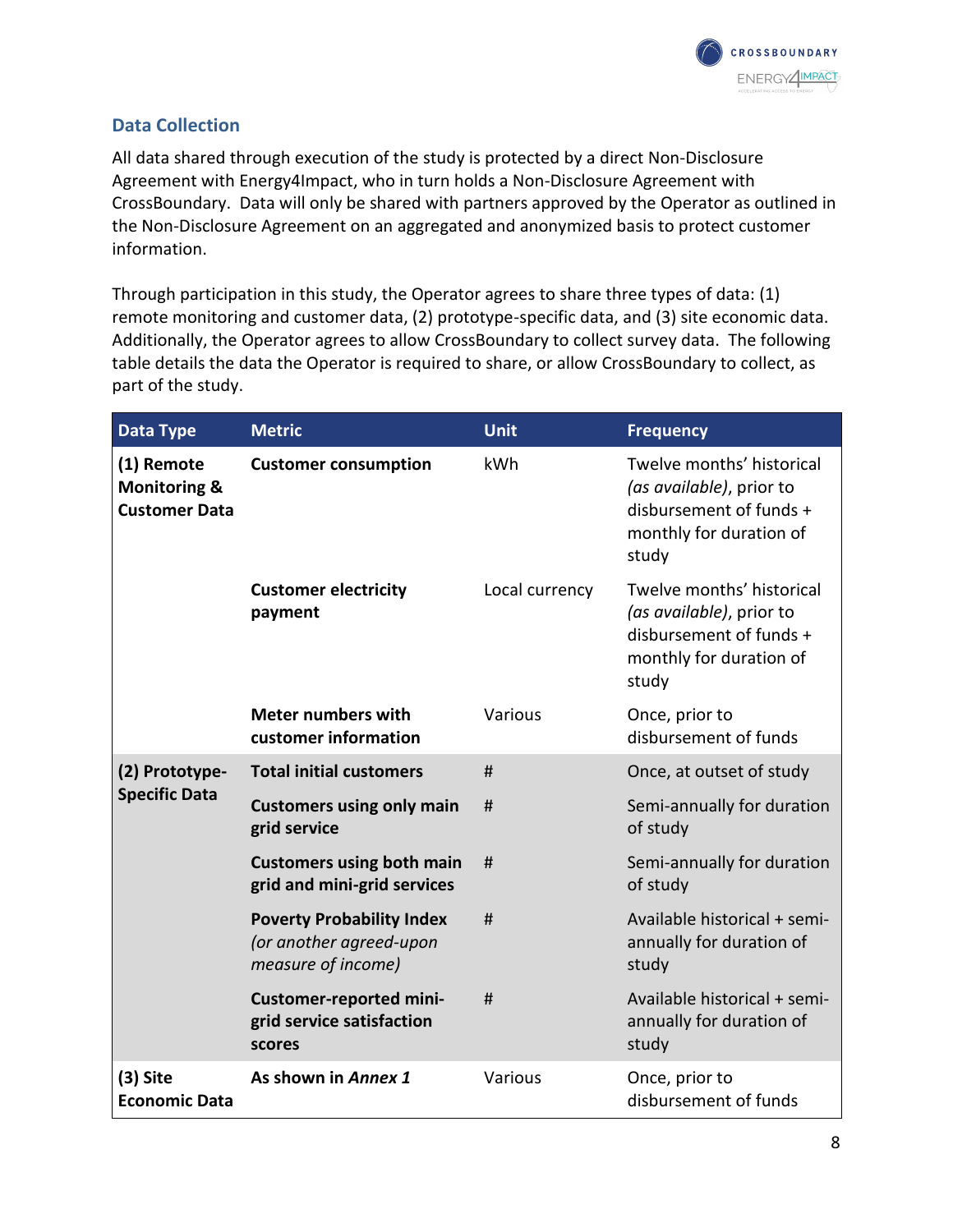

| Data Type | <b>Metric</b>                                                                      | <b>Unit</b>    | <b>Frequency</b>                                                                                                    |
|-----------|------------------------------------------------------------------------------------|----------------|---------------------------------------------------------------------------------------------------------------------|
|           | (4) Survey Data Various demographic,<br>socioeconomic, and user<br>experience data | <b>Various</b> | Three times, prior to the<br>prototype's launch, at the<br>end of year one, and<br>following the prototype's<br>end |

#### **(1) Remote Monitoring and Customer Data**

To evaluate the study's success, the Operator will share electricity consumption and payment data alongside smart meter numbers for all customers on control and treatment sites. This should take the form of raw smart meter data exhibiting the highest resolution available (e.g. individual payment records on a fifteen minute to hourly basis).

Historical consumption and payment data for the twelve months prior to the prototype's launch must be provided upon signing of the Operator Agreement, before disbursement of funds. In the case this data does not exist (e.g. a site involved in the study is newly constructed or yet to be built), the Operator will provide historical data for as many months prior to the prototype's launch as is available. Following the prototype's launch, consumption and payment data must be shared on a monthly basis for the duration of the study.

The Operator will share all consumption and payment data with CrossBoundary through the Lab's data platform, managed by Odyssey Energy Solutions, via API integration with the smart meter account. Should this not be feasible, the Operator will share all data as otherwise agreed to by both parties.

Additionally, to facilitate data analysis and survey conduction, the Operator will share a list of all meter numbers with customer name, customer ID, connection date, phone number, site, and site geographic coordinates. This information must be provided upon signing of the Operator Agreement, before disbursement of funds and may be uploaded to Odyssey.

#### **(2) Prototype-Specific Data**

Any prototype-specific data required to evaluate the study's success must be shared for control and treatment sites on a regular basis for the duration of the study. Data that will remain constant over time need only be shared once at the outset of the study. All customer-level data should be tagged by smart meter number. See the previous table for a schedule of the required prototype-specific data.

The Operator will share all data with CrossBoundary by uploading files to Odyssey.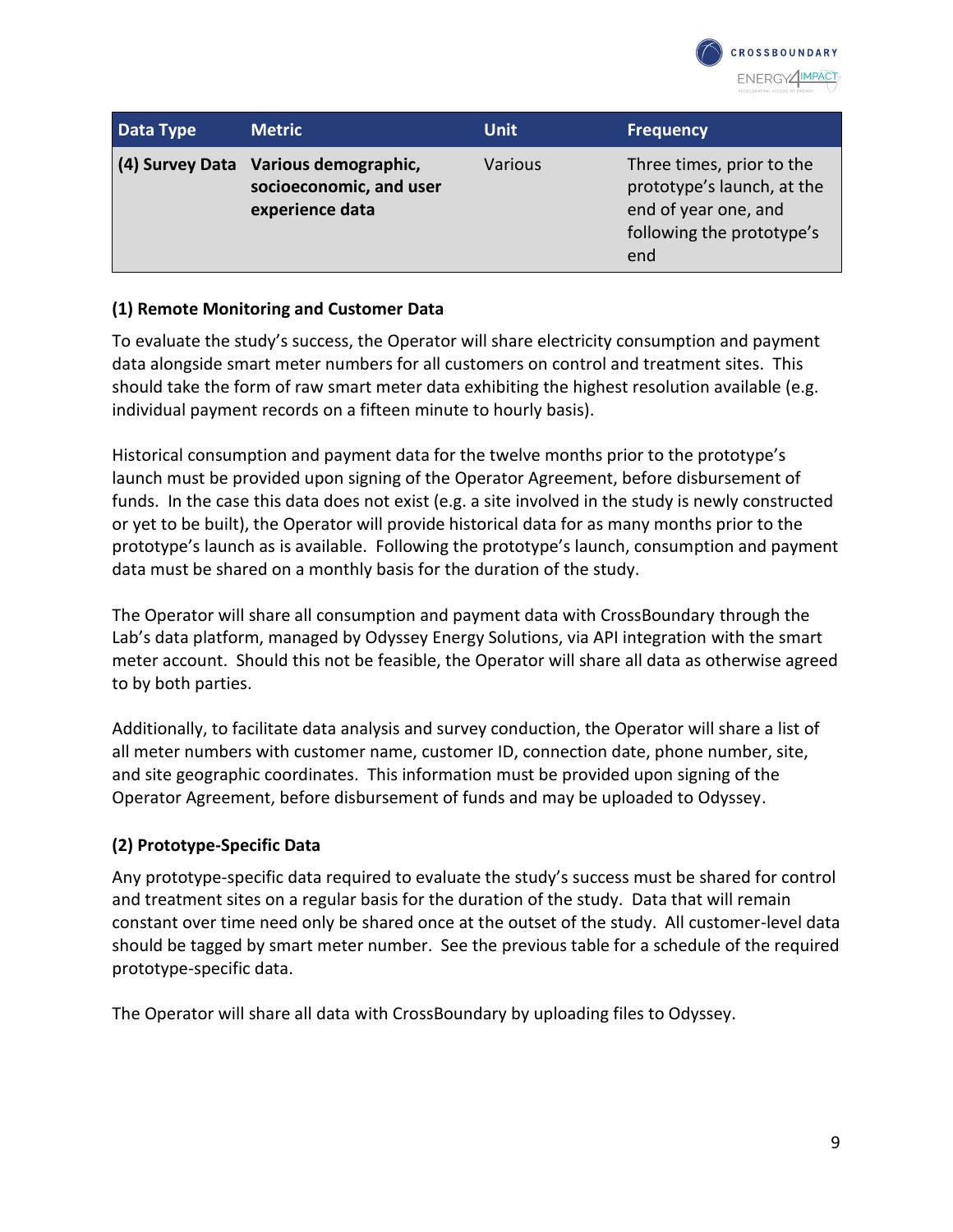

#### **(3) Site Economic Data**

To assess the study's impact on mini-grid site economics, the Operator will share required site economic data for control and treatment sites. This data will be used to quantify the prototype's effects on Operator revenues, costs, and other important economic drivers.

Site economic data must be provided upon signing of the Operator Agreement, before disbursement of funds. The data should be shared by Operator's completion of the Excel table shown in *Annex 1*, which may be uploaded to Odyssey

#### **(4) Survey Data**

Surveys will be conducted to collect demographic, socioeconomic, and user experience data of study participants at control and treatment sites. Three surveys will be administered over the course of the study: (1) a baseline survey deployed prior to the prototype's launch, (2) a followup survey deployed one year following the prototype's launch, and (3) an endline survey deployed following the prototype's end.

The surveys will measure asset ownership, current spending patterns, and current energy use patterns, among other metrics. This data will be analyzed to understand the prototype's impact on the socioeconomic status and well-being of participants.

| <b>Survey</b>   | <b>Audience</b>                               | <b>Format Administered</b> |
|-----------------|-----------------------------------------------|----------------------------|
| <b>Baseline</b> | Control and treatment sites, sample<br>survey | Phone / In person          |
| Follow-up       | Control and treatment sites, sample<br>survey | Phone / In person          |
| <b>Endline</b>  | Control and treatment sites, sample<br>survey | Phone / In person          |

The following table details the survey schedule for this prototype.

CrossBoundary will deploy the surveys through Ipsos with funding from the Innovation Lab budget. The schedule, audience, and format of surveys may change given any updates to Lab funding or study needs (i.e. sample size).

## **Risks**

The following table outlines the risks involved in the study.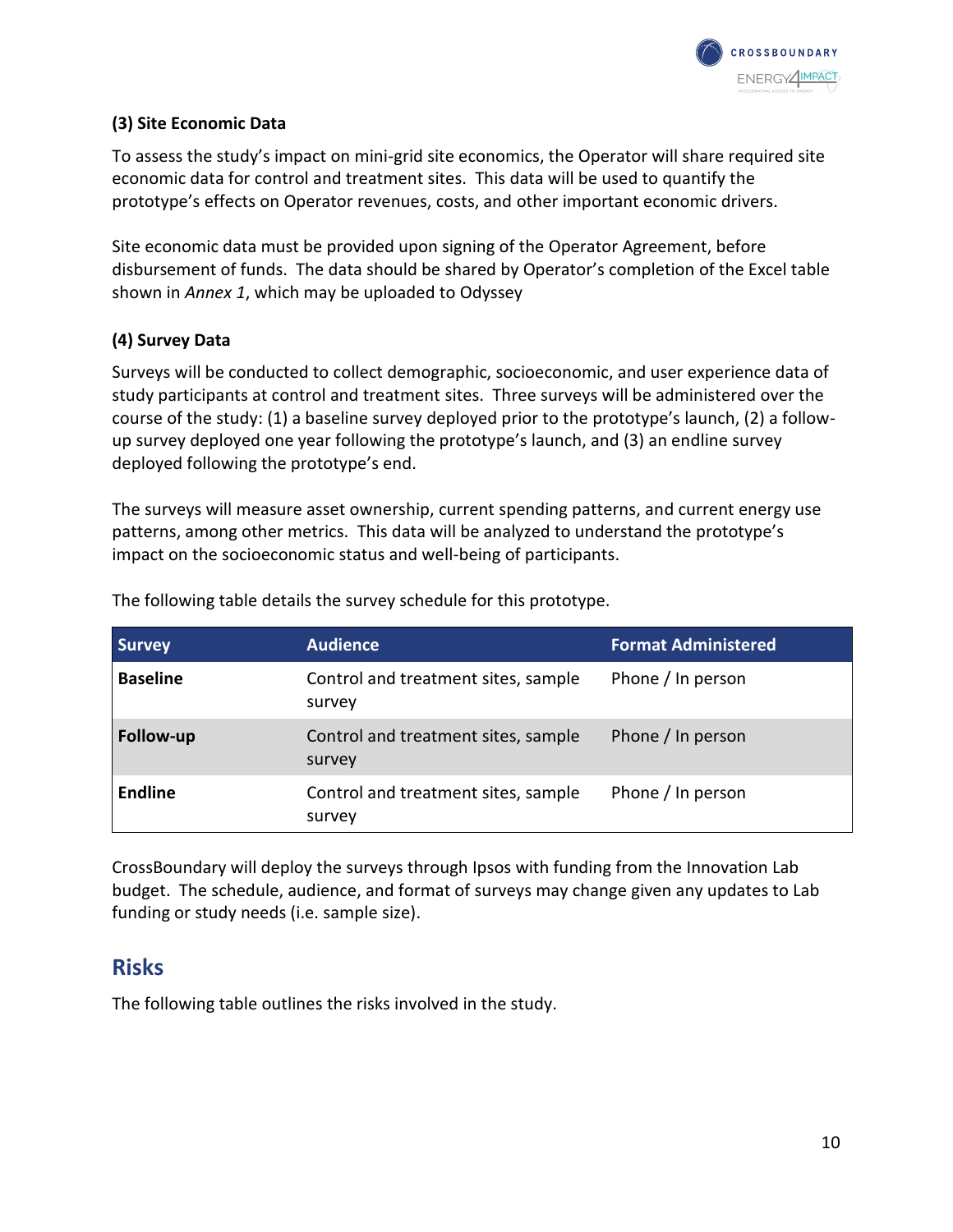

| <b>Risk</b>                                                                                                                        | <b>Description</b>                                                                                                                                                                                                                             | <b>Probability</b> | <b>Mitigation</b>                                                                                                                                                                                                                                                                                                          |
|------------------------------------------------------------------------------------------------------------------------------------|------------------------------------------------------------------------------------------------------------------------------------------------------------------------------------------------------------------------------------------------|--------------------|----------------------------------------------------------------------------------------------------------------------------------------------------------------------------------------------------------------------------------------------------------------------------------------------------------------------------|
| <b>Government agencies</b> If the study<br>perceive study as<br>critical of<br>government funded<br>and managed<br>electrification | demonstrates that<br>customers have a<br>preference for private<br>sector mini-grid<br>power, this may be<br>perceived as a<br>criticism of public<br>electrification and<br>alienate the key<br>stakeholders the study<br>is meant to impact. | High               | • Frame study as a<br>comparison not otherwise<br>possible and intended to<br>highlight the advantages /<br>shortcomings of each<br>electrification approach -<br>grid extension vs. mini-grid.<br>Also highlight that this study<br>was only initiated because<br>grid interconnection was not<br>feasible in time frame. |
| Usage increase not as<br>robust as modeled,<br>requiring tariff<br>increase after subsidy<br>rolls off                             | If usage does not<br>increase by 200% by<br>year 5, the site will not<br>have returned to prior<br>financials, requiring a<br>tariff increase to<br>further increase<br>revenues.                                                              | Medium             | • Continue to monitor usage<br>increases for duration of<br>study and determine what<br>subsidy increase would be<br>required. Assess if IRRs at<br>current level are acceptable.                                                                                                                                          |
| <b>Customer defection</b><br>cannot be accurately<br>measured                                                                      | Since main grid power<br>consumption cannot<br>be measured in this<br>study, we will need to<br>use changes in mini-<br>grid consumption and<br>self-reporting of main<br>grid power use to<br>estimate defection.                             | Low                | • Customers are honest in<br>reporting and with a<br>representative sample size<br>and repetition of surveying,<br>we can be reasonably<br>certain that we have a good<br>gauge on customer<br>defection.                                                                                                                  |
| <b>Study shows</b><br>customers prefer<br>main grid power over<br>mini-grid power                                                  | There is a risk that our Low<br>hypothesis that<br>customers will prefer<br>the reliability of mini-<br>grid power and are<br>willing to pay a<br>premium will not be<br>supported in the<br>results.                                          |                    | • Operator can put additional<br>focus on ensuring customer<br>satisfaction remains high<br>and better understand<br>customer rationale for<br>defecting to main grid<br>power.                                                                                                                                            |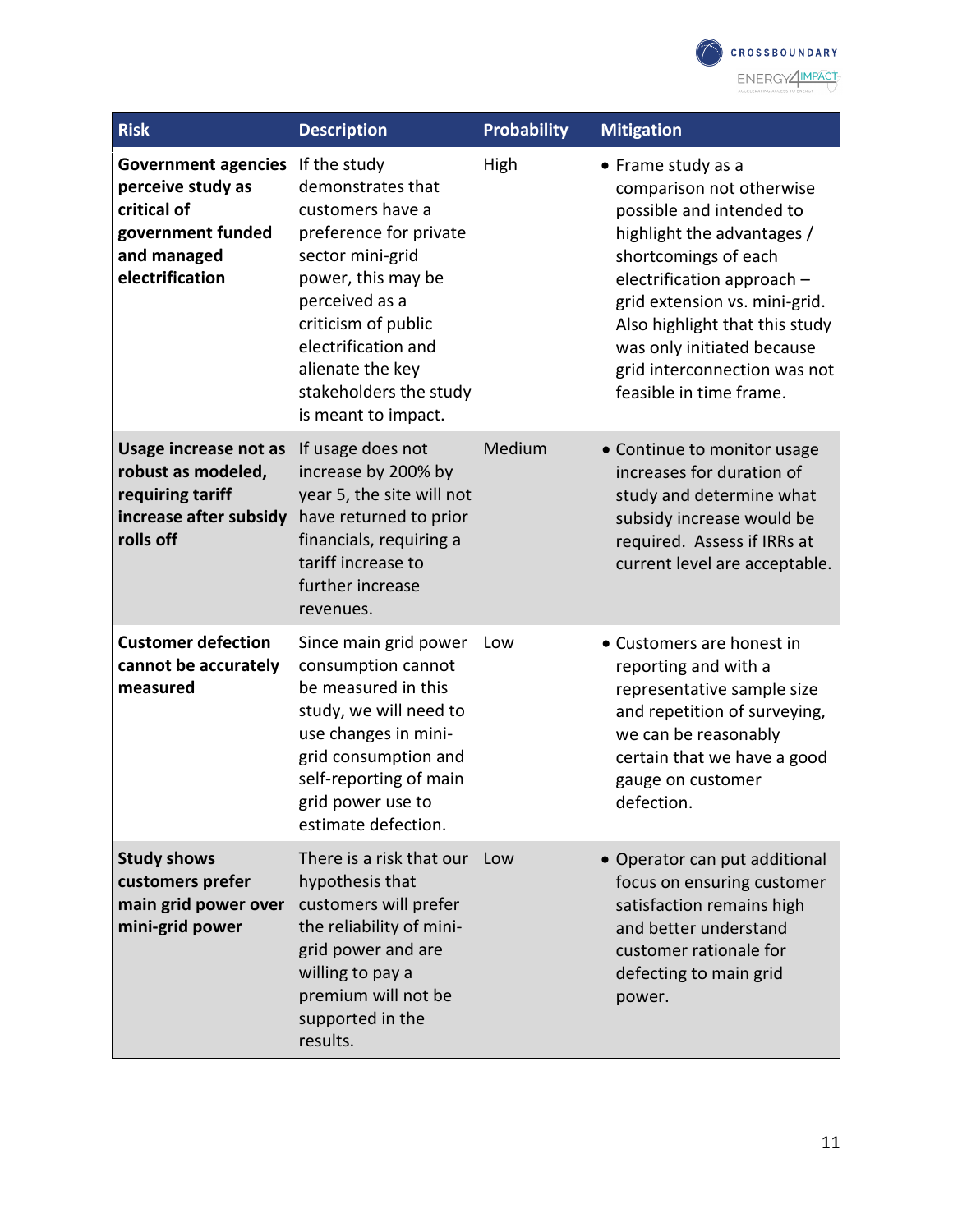

# **Analysis and Evaluation**

Full analysis and evaluation of the study's results will be performed by the Study Partners.

#### **Analysis**

Study Partners will thoroughly evaluate each hypothesis against the metrics outlined in this Study Design, both periodically throughout the study and at the study's end. Partners will, additionally, monitor and analyze the prototype's effects on customer behavior as well as its social and economic impact on treatment communities.

CrossBoundary will analyze to what extent the prototype improves the mini-grid business model and quantify the benefit or cost to developers of incorporating the prototype into their standard operations. CrossBoundary will do this by applying observed changes in revenues and costs to its proprietary financial model. The resulting impact on project IRRs and cash flows will be evaluated under different scenarios. CrossBoundary will also assess the impact of the prototype on customers' wellbeing and economic opportunities. CrossBoundary will then recommend improvements to the prototype's design and implementation, to be incorporated into a later study or taken up directly by developers.

#### **Dissemination of Results**

Regularly throughout the study, CrossBoundary will publish a brief report, or *Innovation Insight*, capturing the study's results against each hypothesis in an anonymized and aggregated form. At the end of the study, CrossBoundary will publish a complete report capturing the study's final results as well as the Lab's recommendations on scaling, further testing, or discarding of the prototype. For each report, all developers involved in the Lab will be given time to review the report for completeness and accuracy ahead of the report being published. The reports will be made publicly available and shared with stakeholders engaged in CrossBoundary's work, including but not limited to mini-grid operators, donors, investors, and government agencies. Findings may also be disseminated through sector events, such as conferences and workshops. Other Study Partners may publish anonymized and aggregated study results in peer-reviewed academic journals.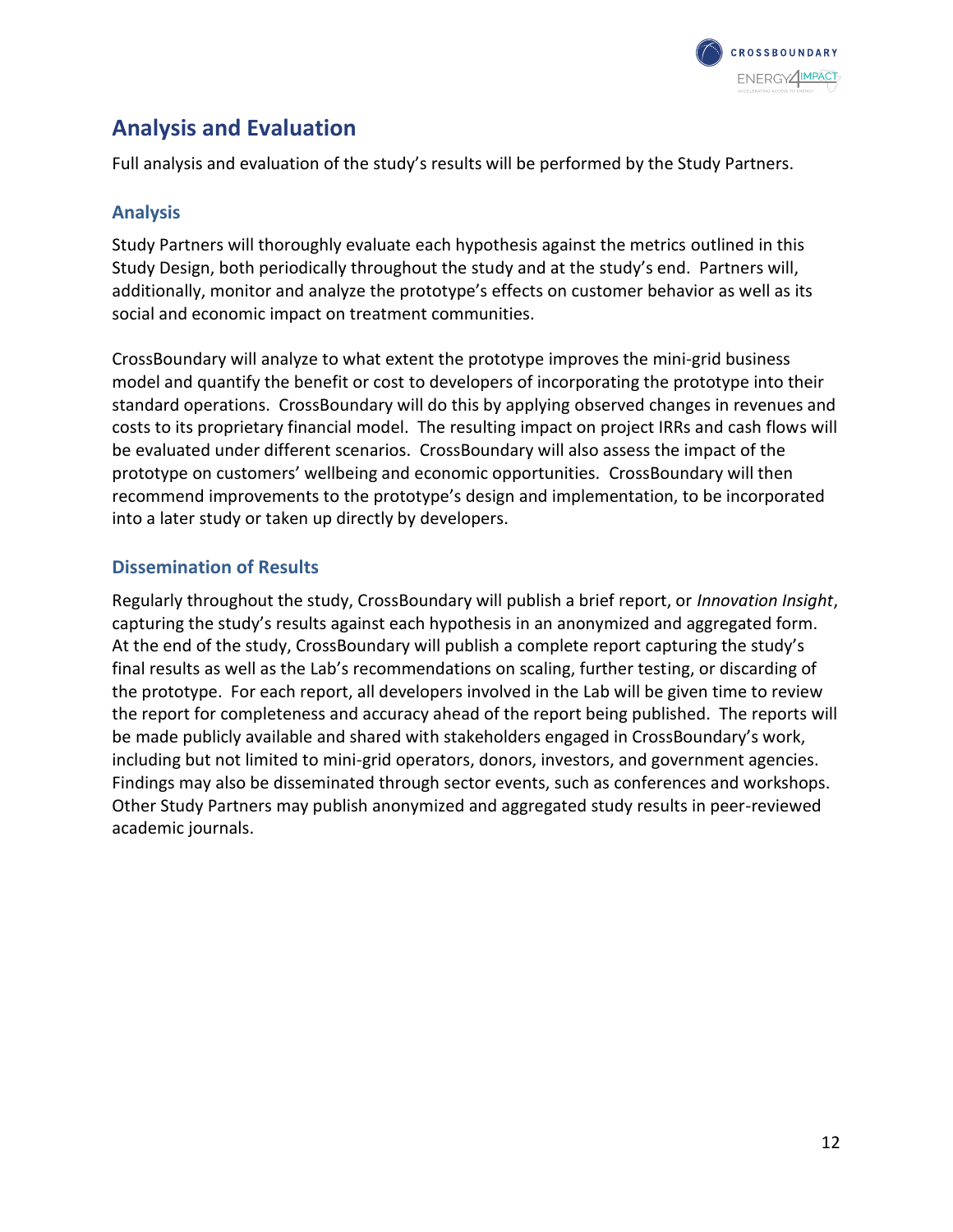

# **Annex 1: Site Economic Data**

| <b>Key Project Economic Data</b> |  |
|----------------------------------|--|
| LC = Local Currency              |  |

**Key Project Economic Data** *Instructions: Please complete all cells colored blue. Note some rows are optional.*

| Input                                    | Unit                 | Name of Site 1  | Name of Site 2  | Name of Site 3                  | Name of Site 4  | Name of Site 5  |
|------------------------------------------|----------------------|-----------------|-----------------|---------------------------------|-----------------|-----------------|
| Mini-Grid Sizing                         |                      |                 |                 |                                 |                 |                 |
| <b>Number of Connections</b>             | #                    |                 |                 |                                 |                 |                 |
| PV Generating Capacity                   | kW,                  |                 |                 |                                 |                 |                 |
| Battery Inverter size (optional)         | <b>kVA</b>           |                 |                 |                                 |                 |                 |
| PV Inverter Size (optional)              | <b>kVA</b>           |                 |                 |                                 |                 |                 |
| Diesel Generator Set (optional)          | <b>kVA</b>           |                 |                 |                                 |                 |                 |
| Battery Storage (optional)               | kWh                  |                 |                 |                                 |                 |                 |
| Battery Regular Depth of Discharge Limit |                      |                 |                 |                                 |                 |                 |
| (optional)                               | %                    |                 |                 |                                 |                 |                 |
| Number poles (optional)                  | Poles per site       |                 |                 |                                 |                 |                 |
| Diesel Use (optional)                    | litre/month          |                 |                 |                                 |                 |                 |
| kWh Produced from Diesel (optional)      | kWh/month            |                 |                 |                                 |                 |                 |
| Diesel Cost (optional)                   | LC/litre diesel      |                 |                 |                                 |                 |                 |
| Diesel Expenditure (optional)            | LC/month expenditure |                 |                 |                                 |                 |                 |
| Night time consumption as % of total     |                      |                 |                 |                                 |                 |                 |
| consumption (optional)                   | %                    |                 |                 |                                 |                 |                 |
| <b>Total CapEx</b>                       |                      |                 |                 |                                 |                 |                 |
| Project Development Cost                 | LC                   |                 |                 |                                 |                 |                 |
| Generation CapEx                         | LC                   |                 |                 |                                 |                 |                 |
| Distribution CapEx                       | LC                   |                 |                 |                                 |                 |                 |
| Labour CapEx                             | LC                   |                 |                 |                                 |                 |                 |
| Logistics CapEx                          | LC                   |                 |                 |                                 |                 |                 |
| <b>OpEx</b>                              |                      |                 |                 |                                 |                 |                 |
| Annual OpEx (historical)                 | LC/site/year         |                 |                 |                                 |                 |                 |
| Annual OpEx (projected)                  | LC/site/year         |                 |                 |                                 |                 |                 |
| Revenue                                  |                      |                 |                 |                                 |                 |                 |
| Average tariff                           | LC /kWh              |                 |                 |                                 |                 |                 |
| Average consumption                      | kWh/month/customer   |                 |                 |                                 |                 |                 |
| 15-year Consumption Forecast             | kWh/month/customer   | See table below | See table below | See table below                 | See table below | See table below |
| 15-year ARPU Forecast                    | LC /month/customer   | See table below | See table below | See table below See table below |                 | See table below |

Consumption and Revenue ForecastDevelopers may specify assumptions rather than a specific consumption/revenue forecast e.g. annual escalation of 5%<br>Note: You may specify assumptions rather than a specific consumption/reven

|                                             | wote. Tou may specify assumptions future than a specific consumption/revenue forecast fe.g. unnual esculation of J767 |             |             |             |             |             |             |             |             |             |             |             |              |             |             |             |
|---------------------------------------------|-----------------------------------------------------------------------------------------------------------------------|-------------|-------------|-------------|-------------|-------------|-------------|-------------|-------------|-------------|-------------|-------------|--------------|-------------|-------------|-------------|
| Year                                        |                                                                                                                       |             |             |             |             |             |             |             |             |             |             |             |              |             |             |             |
| <b>Average Monthly Consumption Per</b>      | kWh/ month /customer                                                                                                  |             |             |             |             |             |             |             |             |             |             |             |              |             |             |             |
| Customer                                    |                                                                                                                       |             |             |             |             |             |             |             |             |             |             |             |              |             |             |             |
| <b>Average Monthly Revenue Per Customer</b> | LC / month /customer                                                                                                  |             |             |             |             |             |             |             |             |             |             |             |              |             |             |             |
| Implied Tariff                              | LC/kWh                                                                                                                | Automatic   | Automatic   | Automatic   | Automatic   | Automatic   | Automatic   | Automatic   | Automatic   | Automatic   | Automatic   | Automatic   | Automatic    | Automatic   | Automatic   | Automatic   |
|                                             |                                                                                                                       | formula for | formula for | formula for | formula for | formula for | formula for | formula for | formula for | formula for | formula for | formula for | lformula for | formula for | formula for | formula for |
|                                             |                                                                                                                       | sense check | sense check | sense check | sense check | sense check | sense check | sense check | sense check | sense check | sense check | sense check | sense check  | sense check | sense check | sense check |

13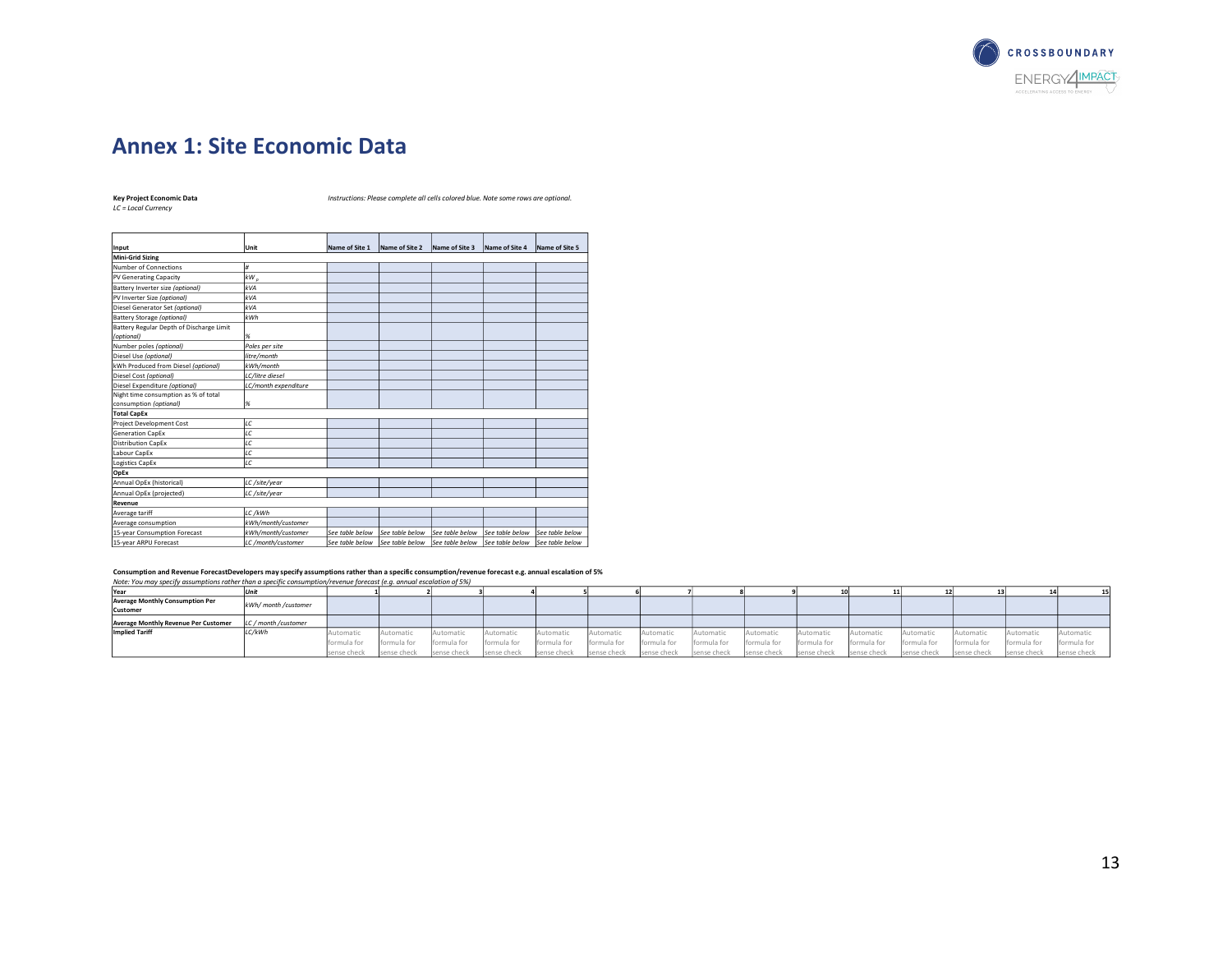

# **Annex 2: Customer Wellbeing (Social Impact) Hypotheses**

| <b>Hypothesis</b>                                                                                                                                                                                                                                                                                                                                                                                                                                                                                                                                                                                                    | <b>Metric</b>                                                                                                                                                                                                                                                                                                                                     | <b>Source</b>     |
|----------------------------------------------------------------------------------------------------------------------------------------------------------------------------------------------------------------------------------------------------------------------------------------------------------------------------------------------------------------------------------------------------------------------------------------------------------------------------------------------------------------------------------------------------------------------------------------------------------------------|---------------------------------------------------------------------------------------------------------------------------------------------------------------------------------------------------------------------------------------------------------------------------------------------------------------------------------------------------|-------------------|
| 1. Income generation & employment<br>Customers at treatment sites will report an increase in income<br>generation compared to customers at control sites, exhibiting:<br>a 10% increase in the proportion of households operating<br>а.<br>businesses within the compound;<br>a 10% increase in the proportion of households using<br>b.<br>electricity to generate income;<br>a 10% increase in spending of disposable income;<br>c.<br>a 10% decrease in the proportion of households for whom<br>d.<br>subsistence farming or casual labor is the primary source of<br>income, or who report they are unemployed. | • Proportion of households<br>operating businesses within the<br>compound<br>• Proportion of households using<br>electricity to generate an income<br>· Weekly airtime expenditure<br>. Proportion of households who<br>report that their primary source<br>of income is subsistence farming,<br>casual employment or that they<br>are unemployed | • Lab survey data |
| 2. Education<br>Customers at treatment sites will report an increase in education<br>investment among school-age children compared to customers at<br>control sites, with customers reporting:<br>a 25% increase in the number of hours spent on school work<br>a.<br>per child in school;<br>a 5% increase in expenditure on school fees;<br>b.<br>a 3% increase in the proportion of school-age children who<br>c.<br>regularly attend school.                                                                                                                                                                     | • Hours spent on schoolwork per<br>child in school<br>• School fee expenditure<br>• Proportion of school-age<br>children who regularly attend<br>school                                                                                                                                                                                           | • Lab survey data |
| 3. Sources of energy<br>Customers at treatment sites will switch away from unclean,<br>unsafe, and expensive energy sources for household use<br>compared to customers at control sites, with customers reporting<br>a 10% reduction in expenditure on non-mini-grid energy sources.                                                                                                                                                                                                                                                                                                                                 | • Expenditure on non-mini-grid<br>energy sources                                                                                                                                                                                                                                                                                                  | • Lab survey data |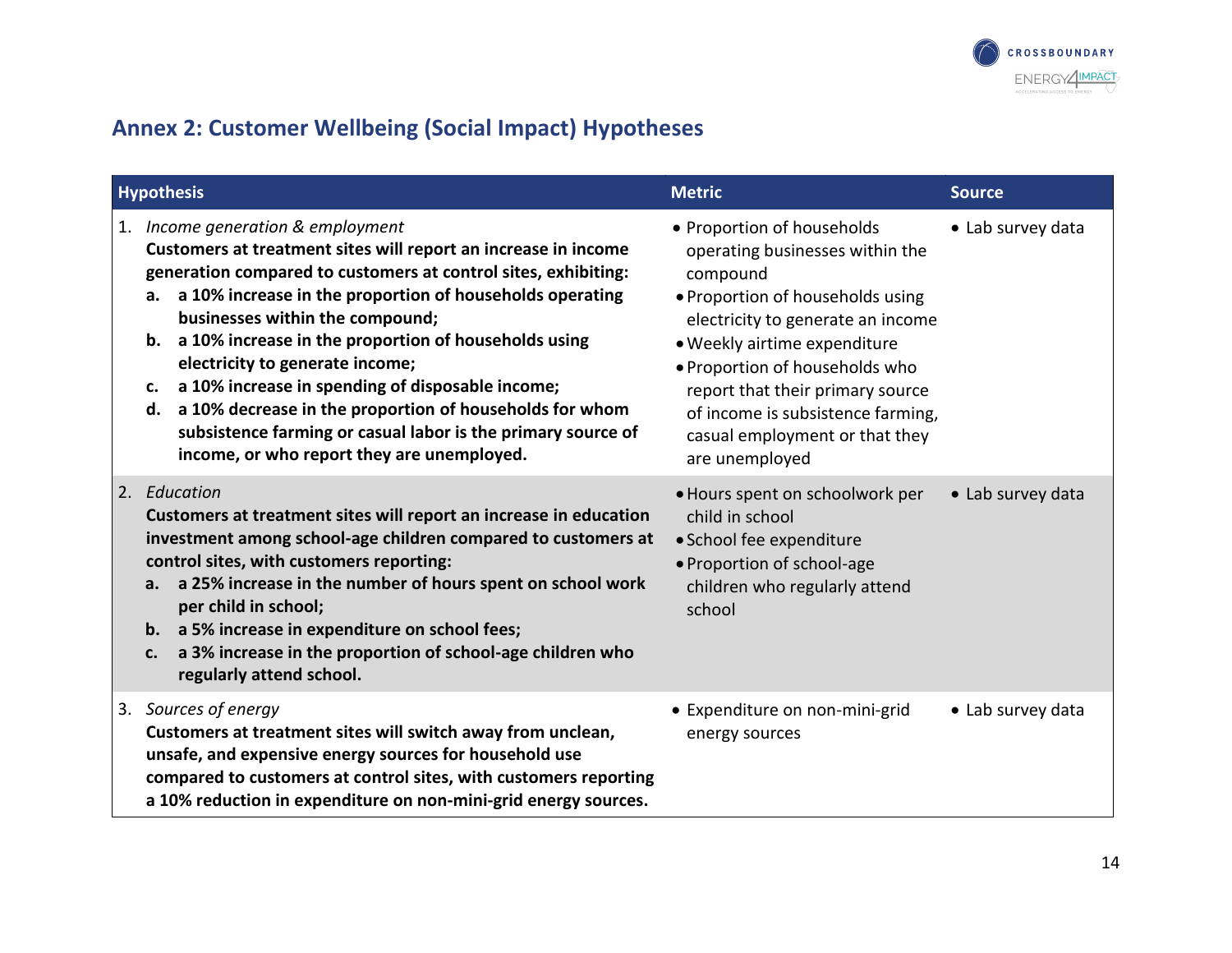

| <b>Hypothesis</b>                                                                                                                                                                                                                                                                                                                                | <b>Metric</b>                                                                                                                                     | <b>Source</b>     |
|--------------------------------------------------------------------------------------------------------------------------------------------------------------------------------------------------------------------------------------------------------------------------------------------------------------------------------------------------|---------------------------------------------------------------------------------------------------------------------------------------------------|-------------------|
| 4. Customer well-being<br>Customers at treatment sites will derive greater well-being from<br>their mini-grid service, with customers reporting greater<br>satisfaction with their mini-grid service compared to customers at<br>control sites, and access to electricity as having a more positive<br>effect on their life.                     | • Customer-reported score on<br>satisfaction with mini-grid<br>service<br>• Customer-reported score on<br>impact of having electricity on<br>life | • Lab survey data |
| 5. Health<br>Customers at treatment sites will report fewer energy-related<br>health complaints compared to customers at control sites, with:<br>a. 10% fewer customers reporting any kerosene accidents in the<br>household in the last year;<br>b. 10% fewer customers reporting any respiratory illness in the<br>household in the last year. | • Proportion of households<br>experiencing kerosene accidents<br>• Proportion of households<br>experiencing respiratory illnesses                 | • Lab survey data |
| 6. Female empowerment<br>Customers at treatment sites will report an increase in female<br>empowerment compared to households at control sites, with 5%<br>more households at treatment sites reporting that a female<br>household member is either fully or partly involved in decisions<br>on household expenses.                              | • Proportion of households where<br>a female household member is<br>fully or partly in household<br>expenditure decisions                         | • Lab survey data |
| 7. Access to financial services<br>Customers at treatment sites will report more access to financial<br>services compared to customers at control sites, with 5% more<br>households using financial services from formal institutions<br>(commercial banks, SACCOs, MFIs, NGOs).                                                                 | • Proportion of customers who use • Lab survey data<br>financial services from formal<br>institutions                                             |                   |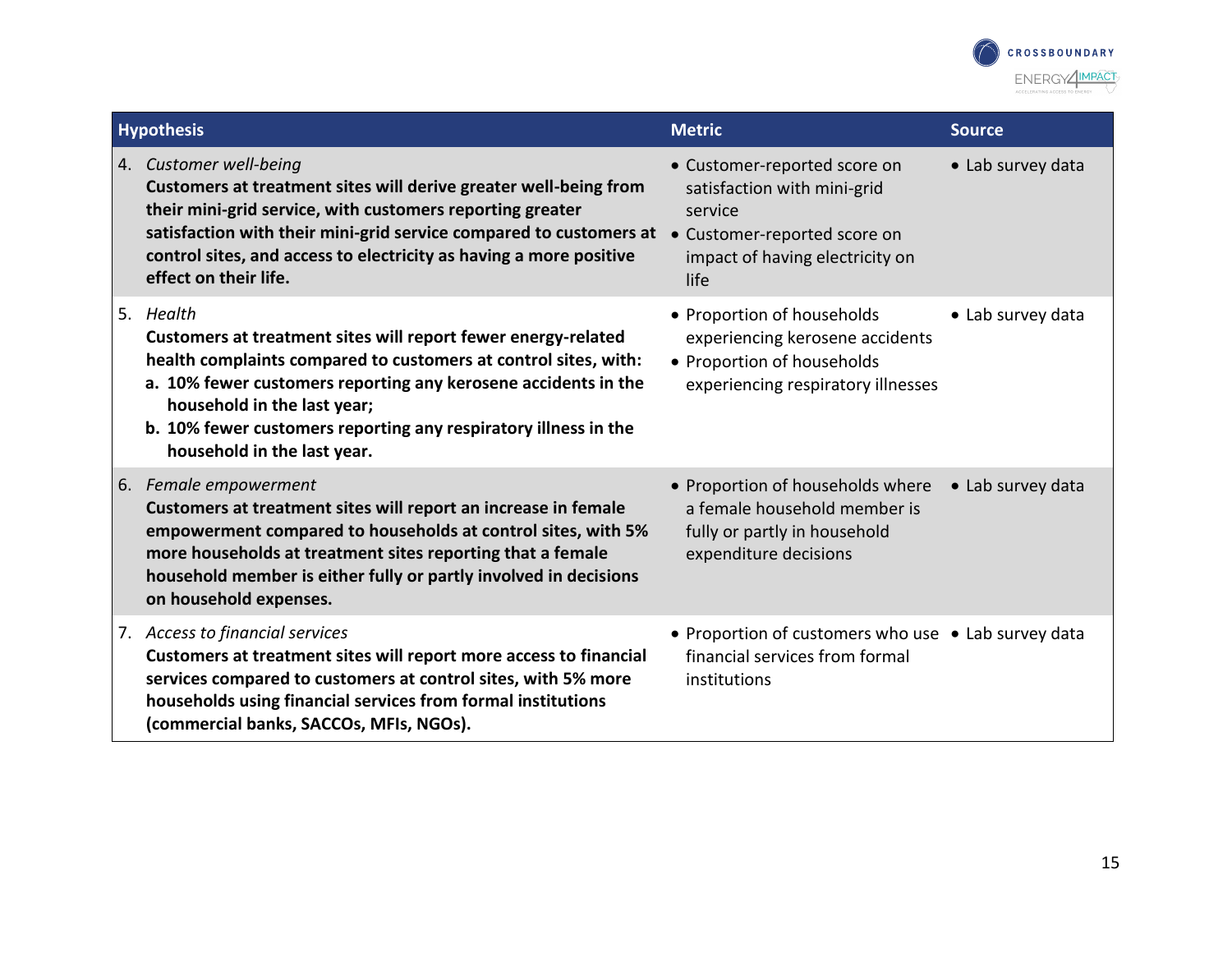

# **Annex 3: Operator-Specific Information**

#### **Site Selection**

The following sites have been selected for execution of the study with [developer] in [country].

| <b>Site</b> | <b>Study Purpose</b> | <b>Households Current</b> | <b>Connections Information</b> | <b>Additional</b> |
|-------------|----------------------|---------------------------|--------------------------------|-------------------|
| [Site name] | Control / Treatment  |                           |                                |                   |
|             |                      |                           |                                |                   |
|             |                      |                           |                                |                   |
|             |                      |                           |                                |                   |

More sites may be added to the study pending initial results and Lab budget.

#### **Prototype-Specific Design Decisions**

To ensure the reduced tariff is sustained following the study's end, [developer] commits to modularly adding solar and storage capacity to treatment site generating unit(s) as needed. This will keep diesel consumption manageable despite increased consumption.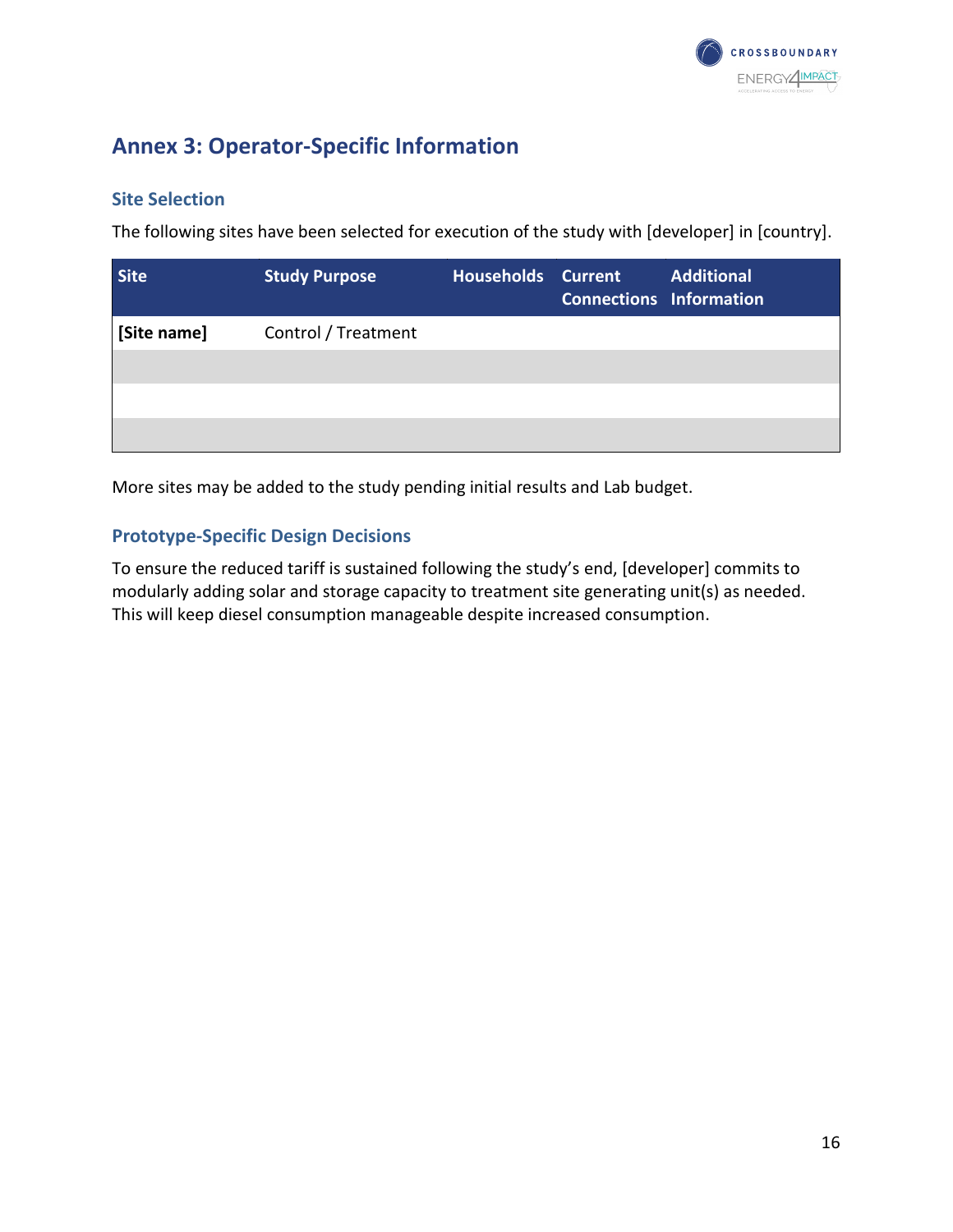

## **Budget**

The following budget has been agreed to for execution of the study with [developer] in [country]. The agreed-upon tariff subsidy is \$[XX]/kWh.